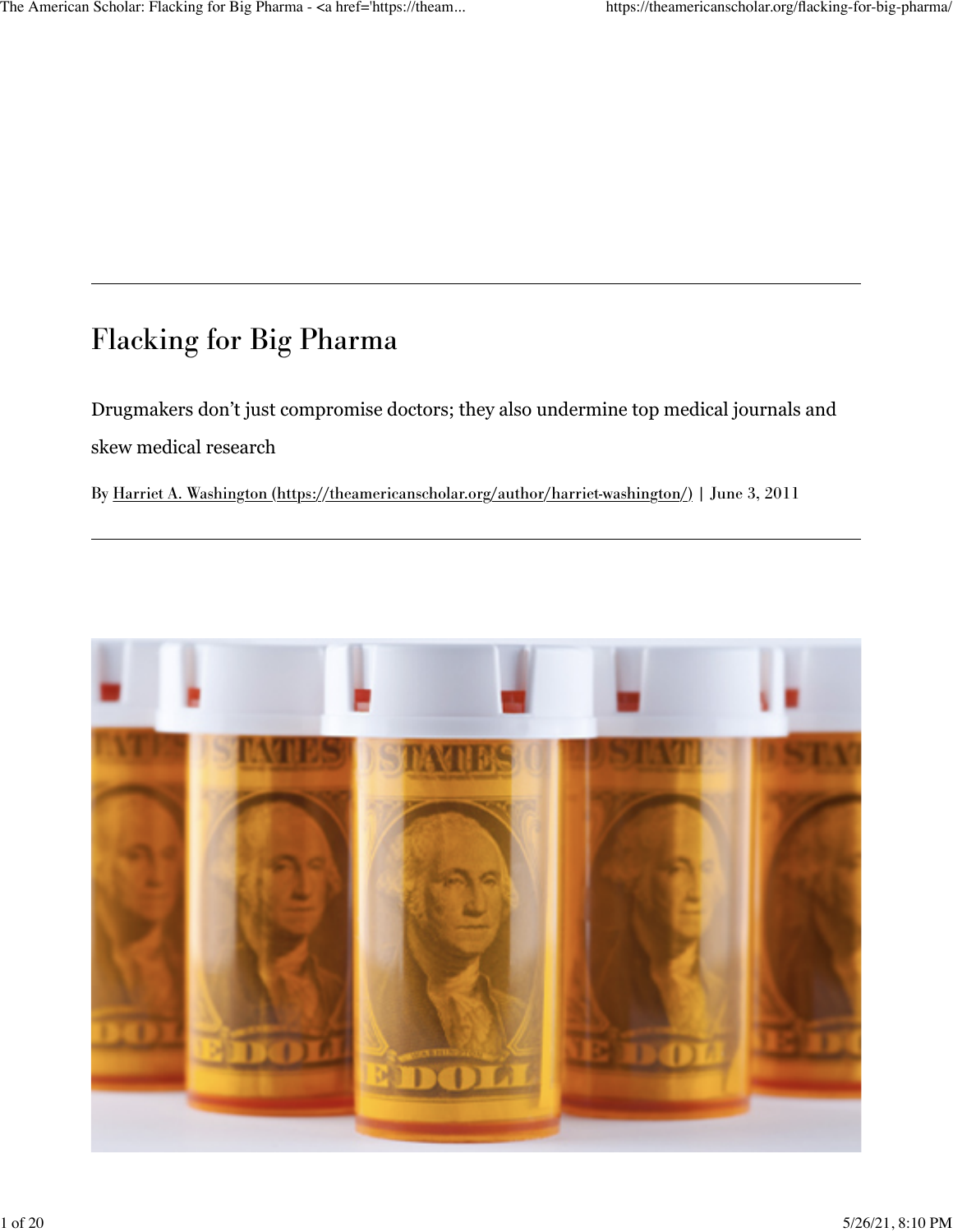"Drug Makers Cut Out Goodies for Doctors" and "Drugmakers Pulling Plug on Free Pens, Mugs & Pads" read headlines in *The New York Times* and *The Wall Street Journal* Health Blog at the end of 2008 after, in a very public act of contrition, 38 members of the pharmaceutical industry vowed to cease bestowing on prescribing physicians goodies such as pens, mugs, and other tchotchkes branded with their names. Some physicians and ethicists had long expressed concern about the "relationship of reciprocity" that even a pizza or cheap mug can establish between doctors and drugmakers, and branded trinkets also send a message to the patient, who might reason that Gardasil must be a good drug if her doctor wields a reflex hammer inscribed with its name. But while the popular press celebrated this sudden attack of nanoconscience and while we still gravely debate whether physicians' loyalties can really be bought for a disposable pen or a free lunch, the \$310 billion pharmaceutical industry quietly buys something far more influential: the contents of medical journals and, all too often, the trajectory of medical research itself.

How can this be? Flimsy plastic pens that scream the virtues of Vioxx and articles published in the pages of *The New England Journal of Medicine* would seem to mark the two poles of medical influence. Scarcely any doctor admits to being influenced by the former; every doctor boasts of being guided by the latter. In fact, medical-journal articles are widely embraced as irreproachable bastions of disinterested scientific evaluation and as antidotes to the long fiscal arm of pharmaceutical-industry influence.

And yet, "All journals are bought—or at least cleverly used—by the pharmaceutical industry," says Richard Smith, former editor of the *British Medical Journal*, who now sits on the board of Public Library of Science (PLoS), a nonprofit open-access group publishing scientific journals that eschew corporate financing and are freely available online to the public.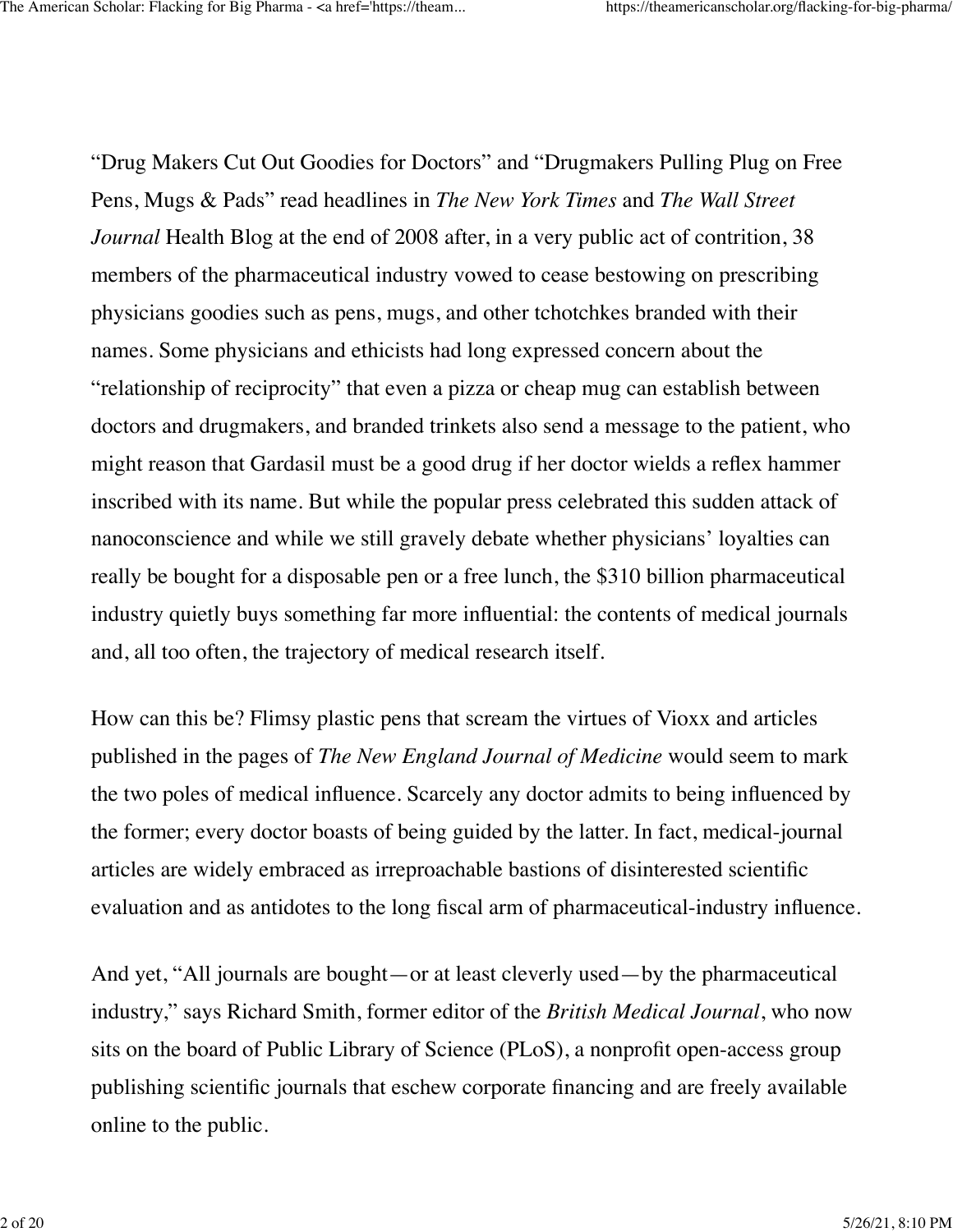Big Pharma, as the top tier of the industry is known, starts modestly, inserting the thin edge of its wedge by advertising copiously—and often inaccurately—in medical journals. In 1981, concerned officials at the Food and Drug Administration recognized the educational nature of pharmaceutical advertising by establishing explicit standards for medical-journal ads that mandate "true statements relating to side effects, contraindications, and effectiveness," and a "fair balance" of statements about medication risks and benefits.

In 1992, the editors of the esteemed *Annals of Internal Medicine* decided to gauge how well their own advertisements met that standard. They tested 109 advertisements along with the references cited by those ads, sending each ad to three expert reviewers who evaluated them in light of the FDA standards. Fifty-seven percent of the ads were judged to have no educational value, 40 percent failed the fair-balance test, and 44 percent, the reviewers believed, would result in improper prescribing. Overall, reviewers would have recommended against publication of 28 percent of the advertisements, as the *Annals* revealed in its published report.

The FDA subsequently issued 88 letters accusing drug companies of advertising violations between August 1997 and August 2002. But the *Annals* editors were in no position to bask in this validation: the journal was fighting for its life after large pharmaceutical companies withdrew \$1.5 million in advertising. "Finally, the editors felt that to save the journal, they must resign," recalls Smith. The coeditor of the *Annals*, Robert Fletcher, remarked as he departed his job: "The pharmaceutical industry showed us that the advertising dollar could be a two-edged sword, a carrot or a stick. If you ever wondered whether they play hardball, that was a pretty good demonstration that they do."

A decade later, with a different editor at the helm and a restored pharmaceutical advertising base, the *Annals* planned an editorial on high drug prices. But this time, it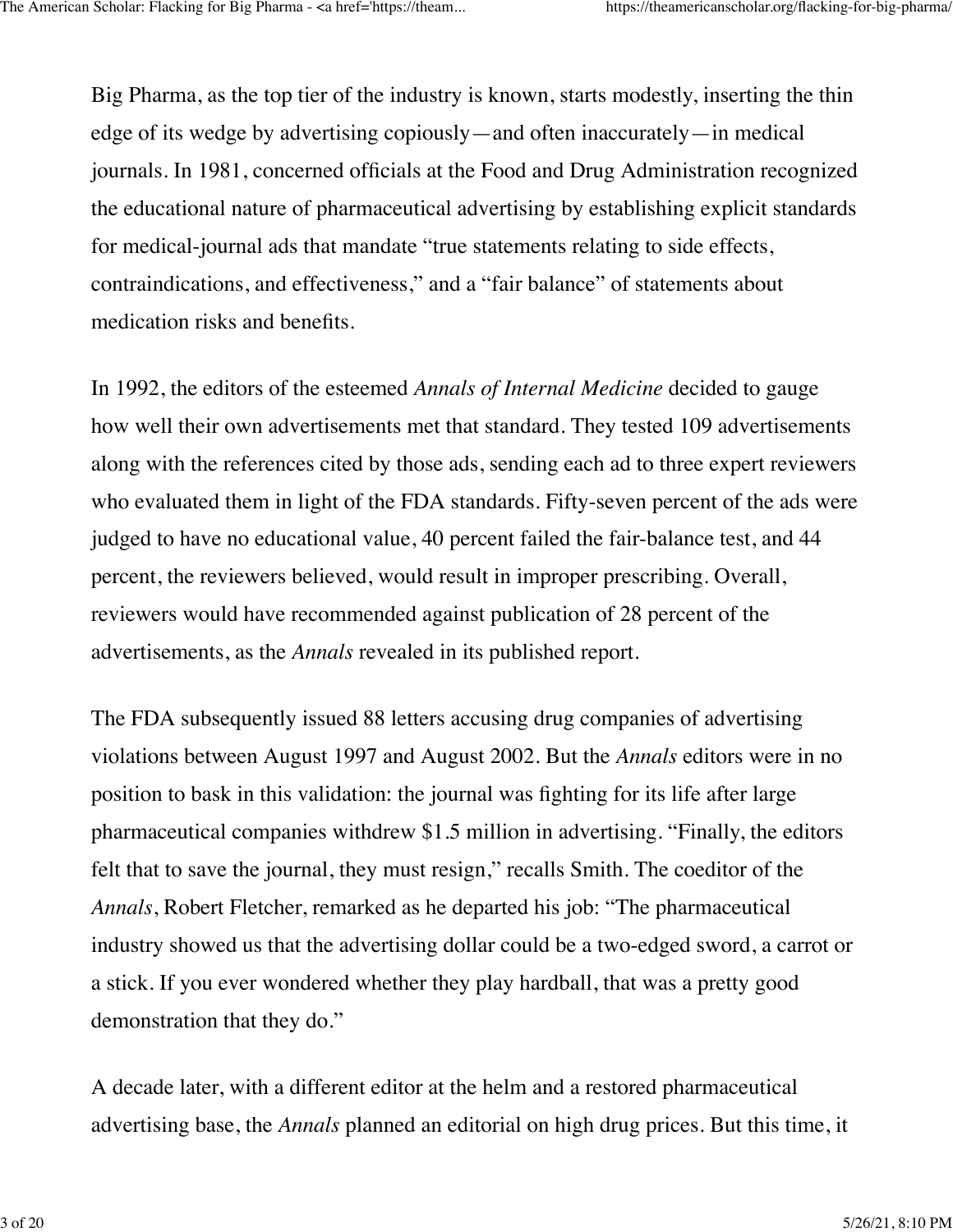took care to first invite commentary from the premier drugmakers' organization, the Pharmaceutical Research and Manufacturers of America (PhRMA). PhRMA in turn funded a piece by John E. Calfee of the American Enterprise Institute, whose essay began with the statement "Price controls could have a substantial negative effect on pharmaceutical research and development."

Pharmaceutical advertising impinges heavily on the editorial sphere of medical journals, sometimes with surprising brazenness. The drug epoetin is widely accepted for its role in prolonging survival in people with end-stage renal disease: Medicare alone spent \$7.5 billion on the drug in the decade preceding 2002. Dennis Cotter is president of a nonprofit institute that scrutinizes conventional medical wisdom, and his group's analysis suggested that epoetin's benefits for people with end-stage renal disease were largely chimerical, based on flawed logic. In 2003, Cotter submitted an editorial that detailed his questioning of epoetin's role to *Transplantation and Dialysis*, whose editor and peer reviewers agreed that it should be published. However, as the *British Medical Journal* reported in January 2004, Joseph Herman, *Transplantation and Dialysis*'s editor, rejected the piece because "unfortunately, I have been overruled by our marketing department with regard to publishing your editorial. The publication of your editorial would, in fact, not be accepted in some quarters . . . and apparently went beyond what our marketing department was willing to accommodate."

After a hue and cry was raised in the medical press, the journal reversed itself and offered to publish Cotter's work, but he demurred, preferring a less commercial venue.

Medical journals are utterly dependent upon pharmaceutical advertising, which can provide between 97 and 99 percent of their advertising revenue. By 2005, some major journals, including *Consultant*, *Geriatrics*, and *American Family Physician*, carried more advertising than editorial pages and glossy, full-color inserts that were longer than the journal's longest article. This explains why medical journals themselves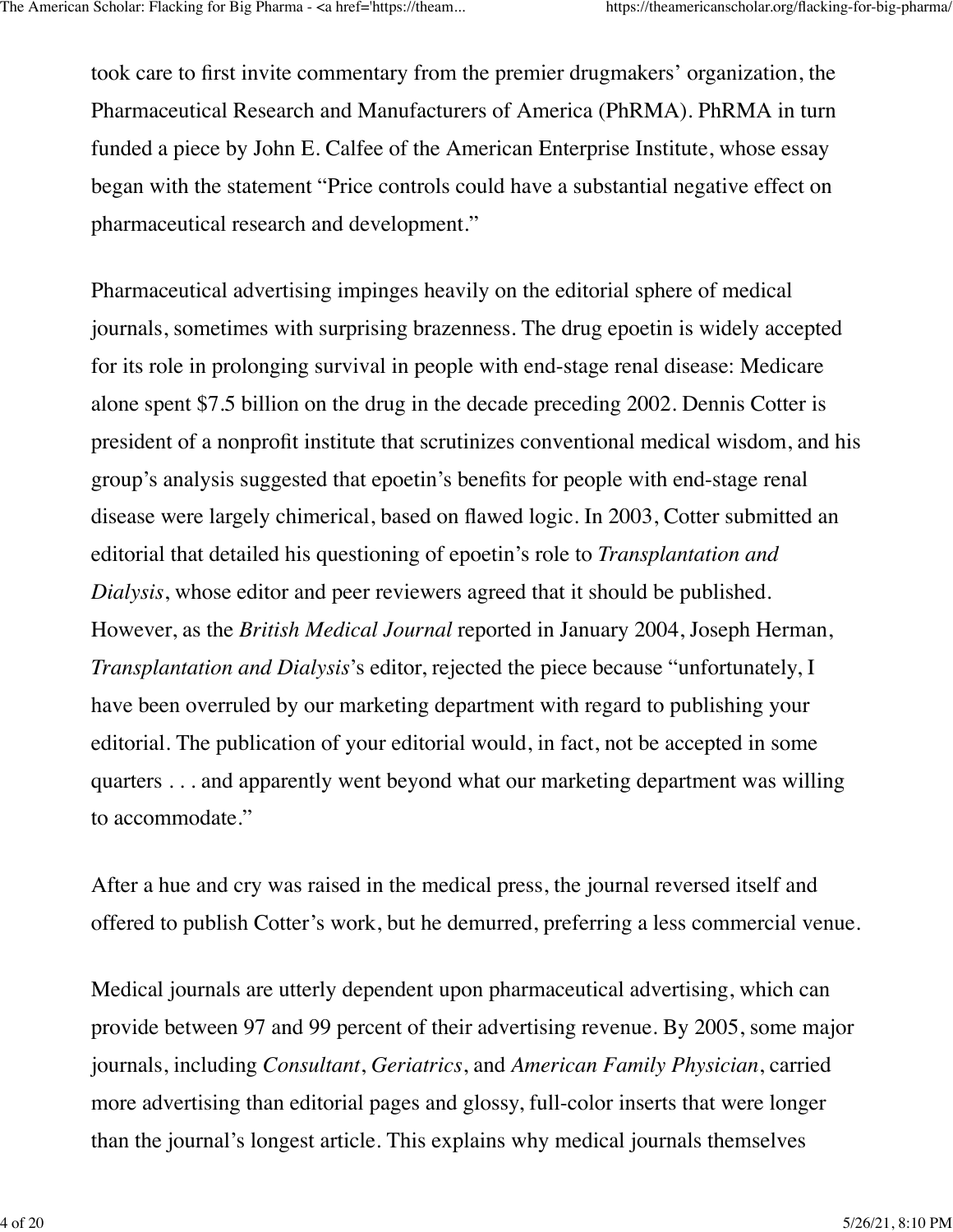advertise to drugmakers, flooding the pages of pharmaceutical-industry publications such as *Medical Marketing and Media* to vie for the attentions of Big Pharma. The *Journal of the American Medical Association* (*JAMA*) bills itself in advertising as "a priceless audience at a price you can afford," while the *Annals* boasts: "With an audience of more than 90,000 internists (93 percent of whom are actively practicing physicians), *Annals* has always been a smart buy."

Moreover, drugmakers sometimes agree to buy journal advertising only if it is accompanied by favorable editorial mentions of their products. Or their in-house stables of writers or hired pens generate "advertorials," a Frankensteinian mix of medical content and marketing messages that can be indistinguishable from editorial material. "Pharmaceutical firms also inform journals," Smith observes, "that they are receptive to buying huge volumes of reprints that favor their wares: The profits for the journal can easily reach \$100,000."

Pharma's journal ads tout not only products but also its hundreds of thousands of subsidized "educational opportunities." Drug and medical-device makers spend \$2 billion annually for more than 300,000 seminars and training opportunities, often held in the Bahamas or the Caribbean. The wolfed-on-the-run free pizza for harried medical residents that the industry has so sanctimoniously forsworn bears little resemblance to the sumptuous feasts, flowing wines, chartered flights, cruises, luxurious lodgings, golfing, snorkeling, and remarkably attractive sales reps that characterize these island educational junkets.

"There's a lot of bribery involved—the kids get pizza, the grownups get trips to Hawaii," observed Marcia Angell, MD, professor of social medicine at the Harvard Medical School, former editor-in-chief of the *New England Journal of Medicine* (*NEJM*), and the author in 2004 of *The Truth About the Drug Companies: How They Deceive Us and What to Do About It*.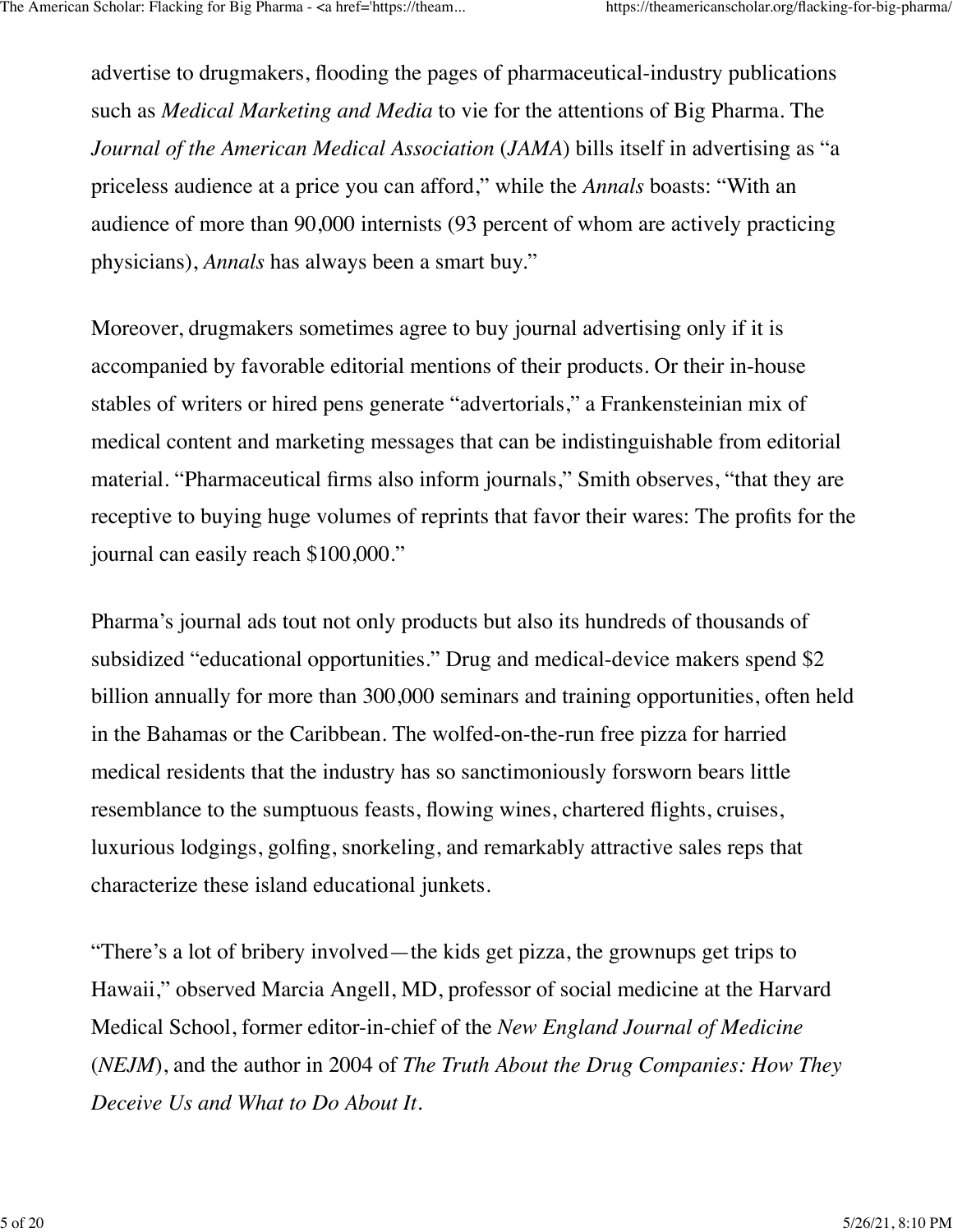These pedagogic playdates familiarize doctors with pharmaceutical companies' patented products to the exclusion of cheaper and sometimes safer and more effective alternatives. By 2000, drugmakers were paying physicians a total of \$6 billion a year for trinkets, island "educational opportunities," and financial grants for their pet projects, from golfing jaunts to clinics; this doesn't include the speaking and consulting fees that the pharmaceutical industry pays influential and "highprescribing" clinicians to discuss its products. "Drug companies have moved their gift-giving from drug reps to hiring 'thought leaders'—the best drug reps of all," says Angell. "They send experienced physicians out to give talks and ensconce them on well-paid speakers' bureaus. Then they claim that this is education, not marketing."

However, the industry's seduction doesn't end with the advertisements, junkets, and overpaid speaking engagements. Drugmakers have enticed or ensnared the very font of evidence-based medical knowledge—the peer-reviewed medical journal. Not content to turn these journals out to ply the streets for cash, the industry finds many ways to pervert the editorial content itself.

This perversion is such an open secret that in 2003 the *British Medical Journal* published a tongue-in-cheek essay instructing researchers in the fine art of "HARLOT—How to Achieve positive Results without actually Lying to Overcome the Truth." David L. Sackett, director of Ontario's Trout Research and Education Center, and Andrew D. Oxman, director of the Department of Health Services Research at Norway's Directorate for Health and Social Welfare, wittily summarized strategies by which drugmakers use clinical trials to tart up drugs that are poorly performing, dangerous, or both.

The proper conduct of a research study requires that it pose an important medical question in a clear, unambiguous manner and that it is carefully planned and randomized to ensure that the results are accurate and broadly applicable. Large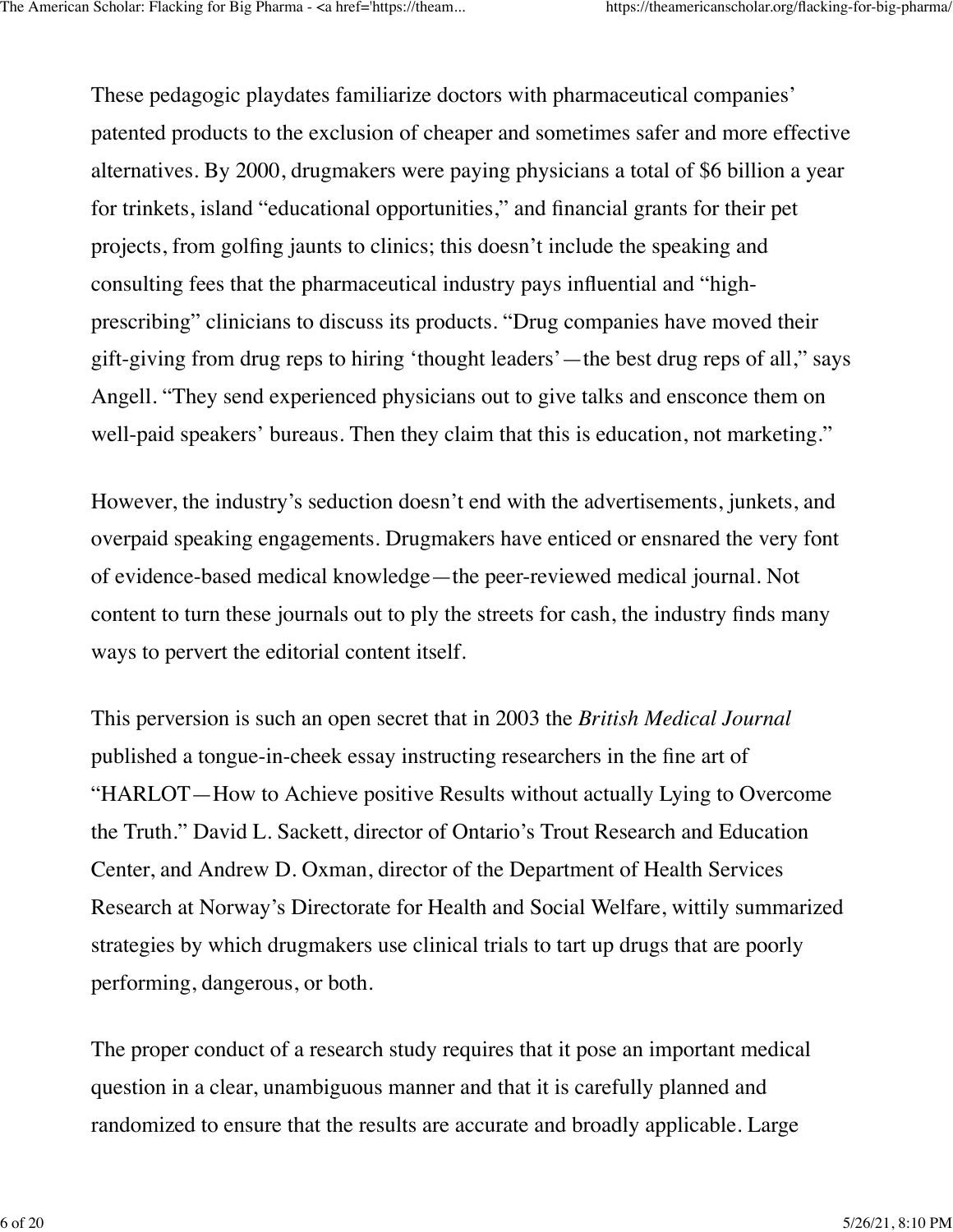numbers of subjects are typically recruited to help ensure that the results do not arise by chance. Control groups are given placebos or the standard of care in order to allow a meaningful comparison with the study group. Statistical expertise helps the study designers minimize and tease out any sources of error or bias.

But this expertise can also be used to introduce intentional bias in order to attain the desired result: for the determined adept, there exist many ways to subvert the clinicaltrial process for marketing purposes, and the pharmaceutical industry seems to have found them all.

Harlot's advice to those who would serve Pharma includes, "test against placebo, test against minimal dose, test against maximal dose, and test in very small groups." This means that companies sometimes seek to make bad drugs look good by:

- *Comparing their drug to a placebo*. A placebo, such as a sham or "sugar" pill, has no active ingredient, and, although placebos may evoke some poorly understood medical benefits, called the "placebo effect," they are weak: medications tend to outperform placebos. Placebo studies are not ethical when a treatment already exists for a disorder, because it means that some in the study go untreated. However, if you care only that your new drug shines in print, testing against placebo is the way to go.
- *Comparing their drug to a competitor's medication in the wrong strength*. Too low a dose makes the rival drug look ineffective. Too high a dose tends to elicit worrisome side effects.
- *Pairing their drug with one that is known to work well*. This can hide the fact that a tested medication is weak or ineffective.
- *Truncating a trial*. Drugmakers sometimes end a clinical trial when they have reason to believe that it is about to reveal widespread side effects or a lack of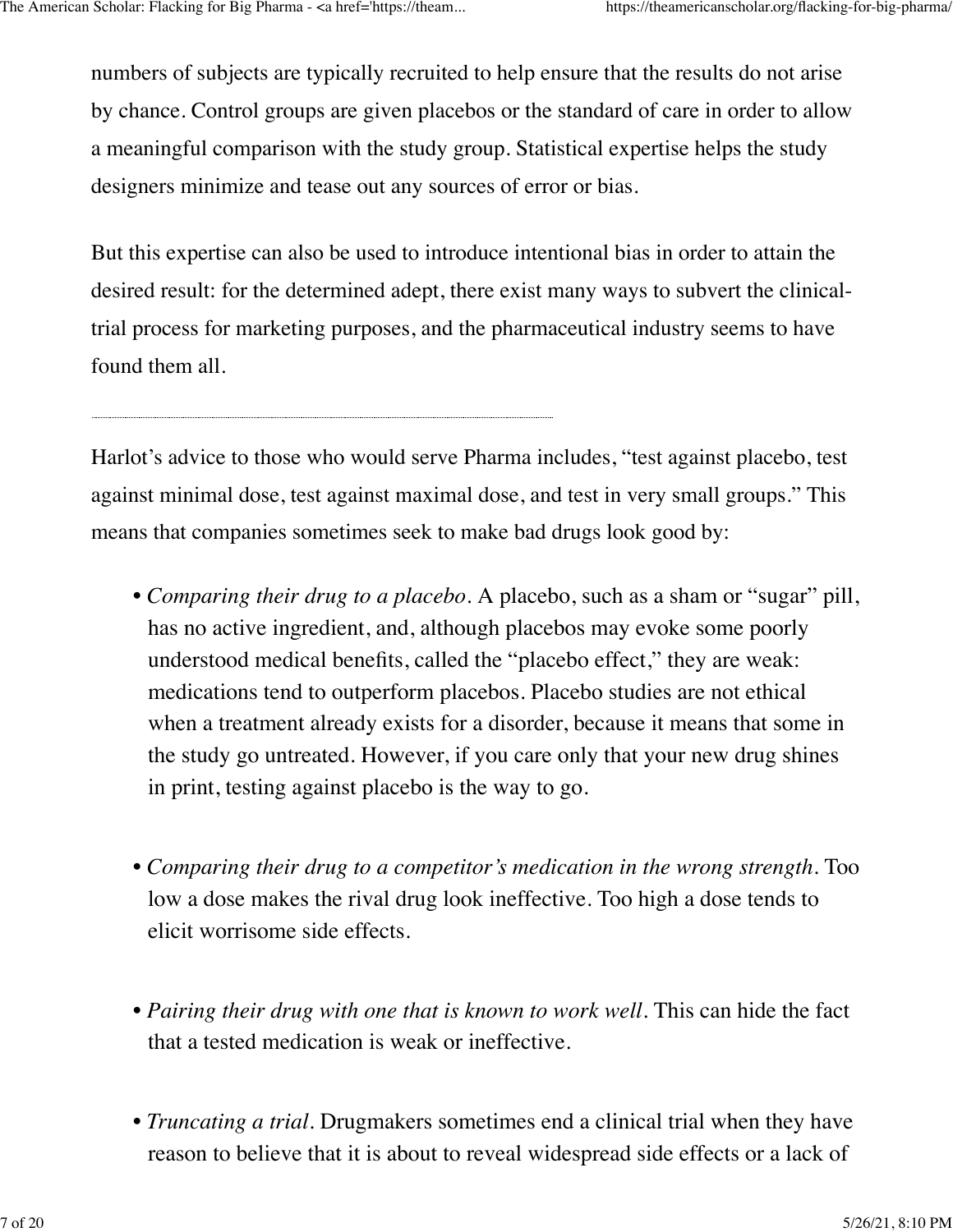effectiveness—or when they see other clues that the trial is going south.

• *Testing in very small groups*. Drug-funded researchers also conduct trials that are too small to show differences between competitor drugs. Or they use multiple endpoints, then selectively publish only those that give favorable results, or they "cherry-pick" positive-sounding results from multicenter trials.

An increasingly popular variant is the much-abused technique of "data mining," wherein small subgroups of an unsuccessful trial are relentlessly scrutinized in search of groups for whom a benefit emerges, or seems to.

When he sought a novel way to focus attention on the frequently deceptive nature of data mining, Dr. Peter Sleight, professor of cardiovascular medicine at Oxford University, might have been guided by Molière's advice: "One easily bears moral reproof, but never mockery." Accordingly, in lieu of ethical finger wagging, Sleight illuminated the dangers of data mining by using mockery, stratifying some drugs' effectiveness by astrological sign. In 1988, he and his team analyzed the data of the International Study of Infarct Survival (ISIS-2), a real, 17,000-person clinical trial in the United Kingdom that asked whether aspirin helped people who had suffered a recent heart attack. This study found that the beneficial effect of aspirin for patients having a heart attack was quite as powerful as that of streptokinase, another effective clot-dissolving medication.

But when Sleight sorted the patients' responses by astrological subgroup, taking aspirin was associated with a good outcome for all birth signs except for Libra and Gemini, who were more likely to die when given aspirin. In 1985, another large study, ISIS-1, had found a 71 percent reduction in the death rate of people born between July 24 and August 23 (Leos), who took the beta-blocker atenolol, as compared to people of all other birth signs, who enjoyed a mortality reduction of only 24 percent. Sleight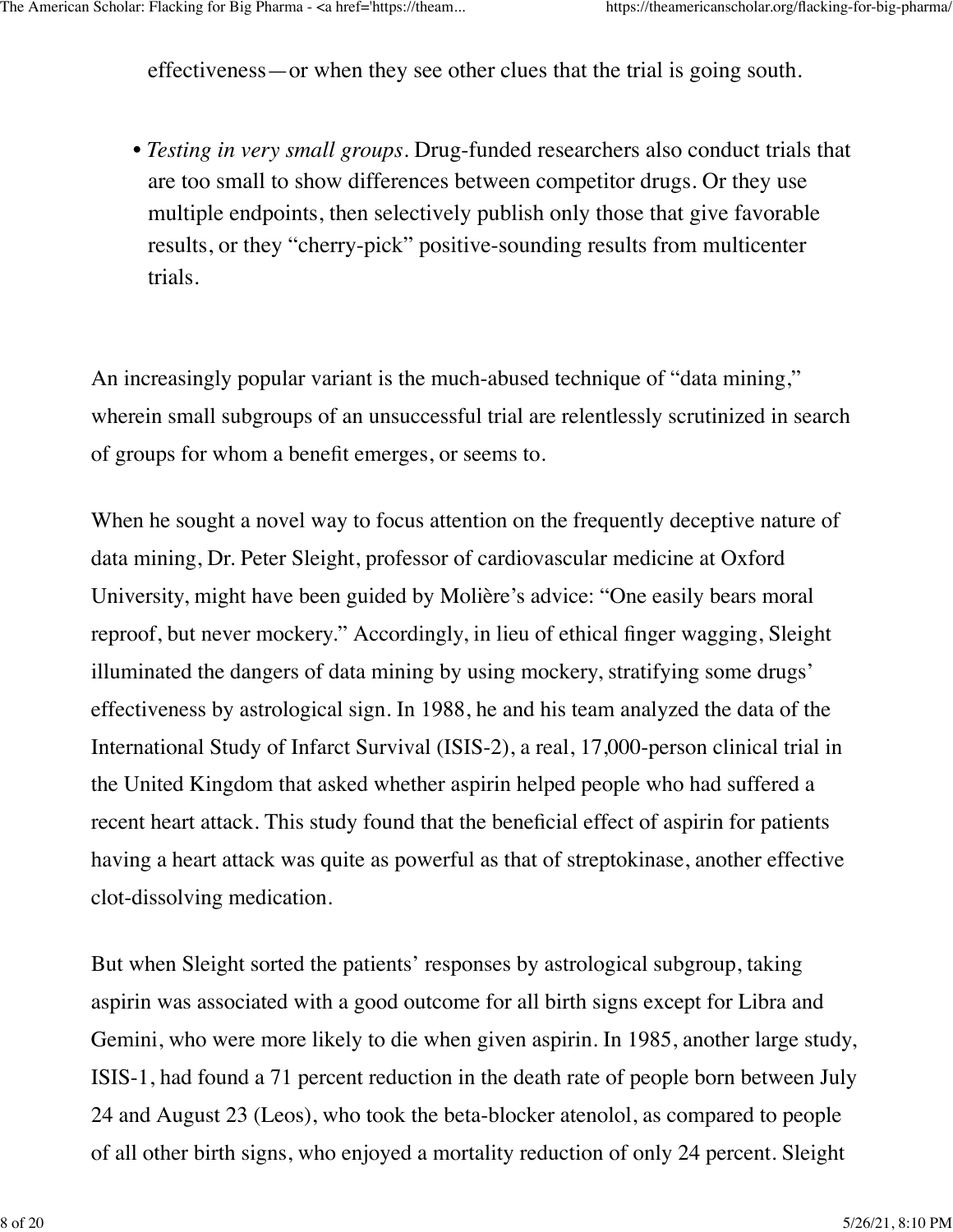concluded with this warning: "When in a trial with a clearly positive overall result, many subgroup analyses are considered, false negative results in some particular subgroups must be expected."

In 2005, BiDil, a congestive heart-failure medication, became the first FDA-approved drug for African Americans only. BiDil was not tailored for African Americans, as its proponents often claim, but began life as the only patented drug of the Lexington, Massachusetts, biotech firm NitroMed. In 1987, the FDA had rejected NitroMed's application based on feeble results in its clinical trials, but the company scrutinized the drug's data in search of some group where it might show efficacy. Peering into BiDil's efficacy in women and in other subgroups yielded no fruit, but before NitroMed had to resort to astrology, the NIH passed the FDA Modernization Act, an initiative for the inclusion of racial minorities in clinical trials. NitroMed suddenly detected evidence in the FDA-rejected 1980s data that its drug might work better for blacks than it had for whites, and in 1997 BiDil was reborn as a "black" drug.

BiDil proponents published studies that supported their claim of a racially mediated genetic anomaly that was addressed by BiDil, making it an ideal drug for blacks but not for whites. At the company's invitation, other physicians published papers arguing for this genetic racial difference, but they could do so only by giving short shrift to critically important environmental and behavioral differences between black and white patients, such as disparate diets, smoking rates, environmental exposures, and exercise levels. NitroMed won FDA approval of a new trial that included only 1,050 black subjects, with no white subjects to provide comparison data. Furthermore, BiDil was not tested alone, but only in concert with heart medications that are already known to work, such as diuretics, beta-blockers, and angiotensin-converting enzyme (or ACE) inhibitors. The published results of the trial were heralded as a success when subjects taking the drug combinations that included BiDil enjoyed 43 percent fewer heartfailure deaths.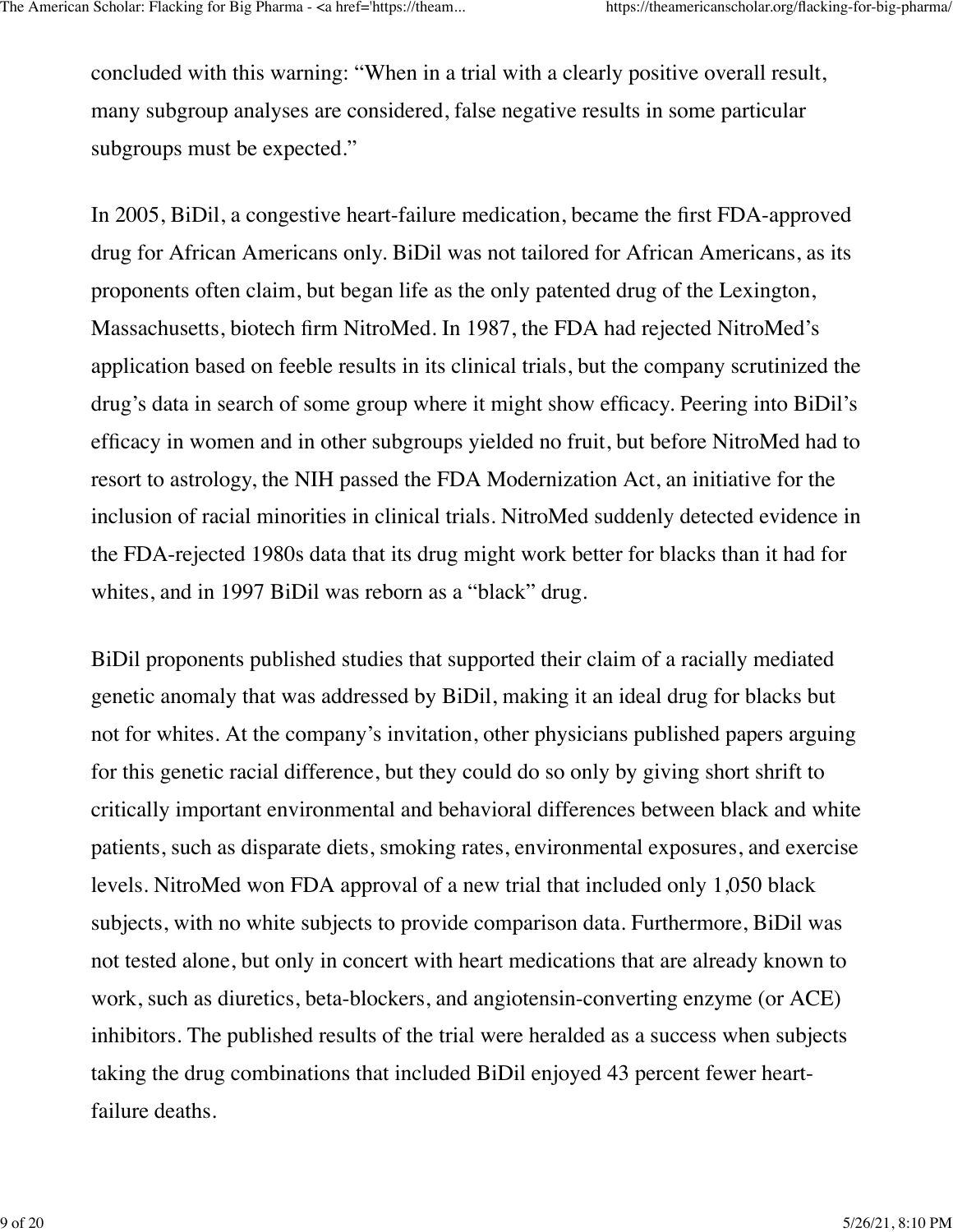The zealous data mining and the pairing of BiDil with drugs that are known to work well are recognizable tenets of HARLOT. Moreover, excluding whites was a medically illogical but financially strategic move because it eliminated the possibility that the drug would test well in whites, thereby robbing NitroMed of its already thin rationale for calling BiDil a black drug. The "black" label was crucial, because BiDil's patent covering use in all ethnic groups expired in 2007, but the patent for blacks only allows NitroMed to profit from it until 2020. BiDil is a case study in research methodology "flaws" that mask strategies calculated to make a dodgy drug look good on paper, for profit.

The medical record is also effectively distorted through what is *not* said, suggests Marcia Angell. "Any reputable journal is at the mercy of what is submitted to it," she says, "and must choose from whatever comes over the transom. Many studies never see the light of day because their findings are negative. There is a heavy bias toward positive studies, and this negative bias is a real problem. A company may conduct 1,000 trials; if two are positive, they get FDA approval and are published. The other 998 never see the light of day." In fact, half of all study data is never published.

But aren't physicians, with their scientific training and medical expertise, able to see through the negative bias and data manipulation? Not according to the editor of the *Journal of the National Medical Association*. "A busy pediatrician who is seeing patients until eight at night doesn't have time to figure out whether an article has been vetted," explains Eddie L. Hoover, MD. "He depends upon the journal editors to make sure he is not reading trash."

"When you are published in a medical journal, especially one of the top ones, this gives the article a certain imprimatur that makes people less critical," adds Joel Lexchin, MD, a bioethicist at York University in Toronto. "'If it's in *The New England Journal of Medicine* it's got to be good': This mentality diminishes the critical reading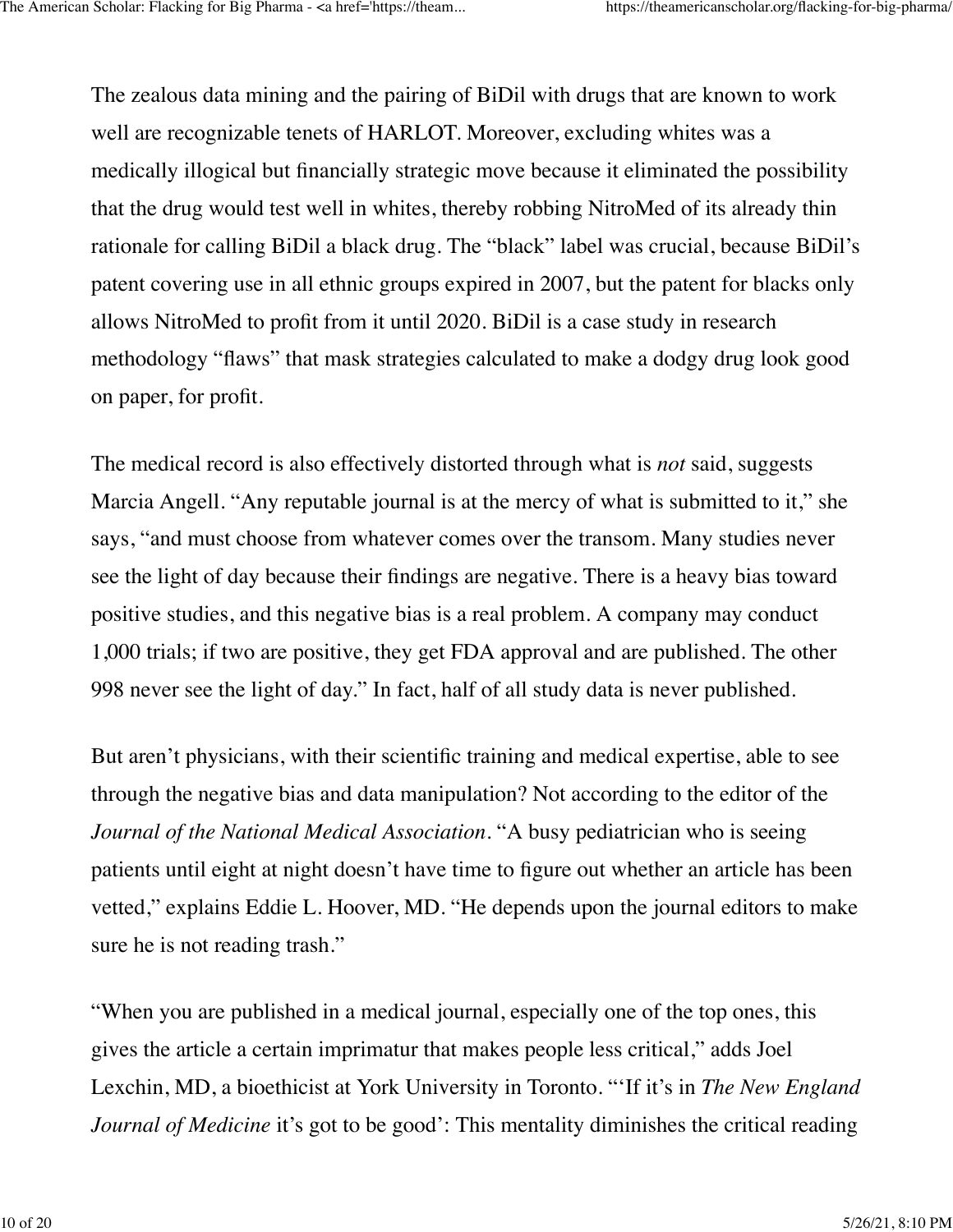of the study." Moreover, many inaccuracies cannot be detected because neither the journal nor the reader has access to all of the original trial data. In the end, explains Angell, "Journals get a heavily winnowed-out selection of trial findings, and so doctors come to believe that medications in trials are more effective than they are. Many psychiatric medications are little more than placebos, yet many clinicians have come to believe that SSRI [selective serotonin reuptake inhibitors, a newer class of antidepressants] drugs are magic, all through the suppression of negative studies."

Howard Bauchner, MD, the recently named editor of *JAMA*, points out that "one of the best advances, undertaken under [former *JAMA* editor] Catherine DeAngelis, MD, is the requirement to register for clinical trials: This provides an important opportunity for journals as the final conduits for research in the U.S. to understand and ensure that what is being reported represents the intent of the investigators, an important safeguard." Bauchner is speaking of a 2004 innovation, when a group of a dozen editors of esteemed medical journals jointly announced that they would publish no drug-research study sponsored by a pharmaceutical company unless it was registered from its outset in a public database.

Mandatory registration of research with drugs, biologics, and devices on ClinicalTrials.gov was duly established as part of the FDA Modernization Act of 1997 and was intended to counteract negative bias by preventing the widespread suppression and selective reporting of results. The 100,000 trials on the site inform readers of the existence of unpublished studies that may find medications to be wholly or partially ineffective or dangerous. However, its director, Deborah Zarin, MD, warns: "Some invalid data can be detected by ClinicalTrials.gov staff; however, other data cannot be verified because ClinicalTrials.gov does not have an independent source of study data." In other words, the database must rely on investigators and their corporate sponsors to submit complete and accurate data.

Incredible as it sounds, the pharmaceutical code of silence extends to refusing to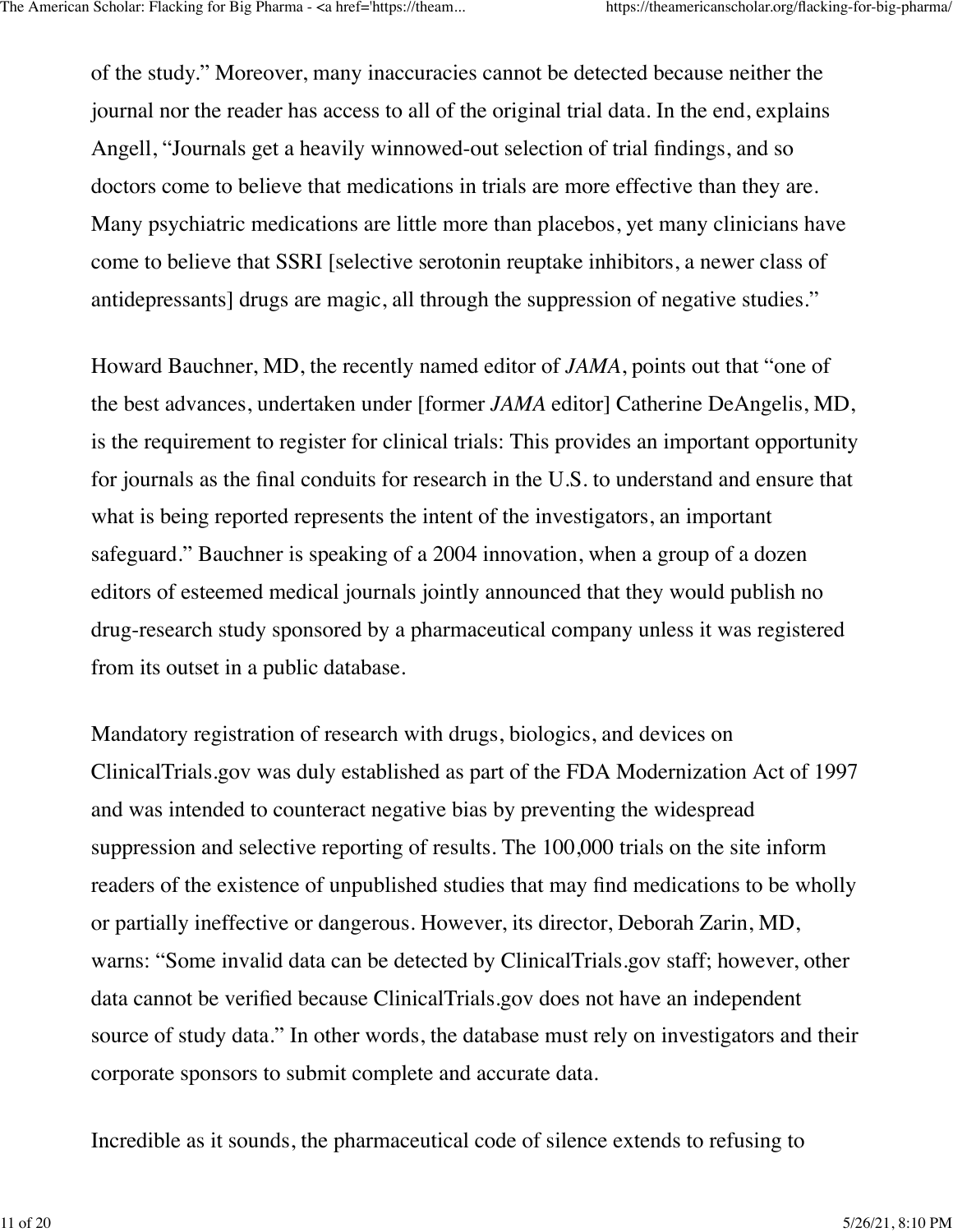publish troubling data or even to release it to the researchers that collected it. In the *United States of America vs. Forest Laboratories*, the government charged that Forest concealed damning data from its own medical researchers, from other medical personnel, and from sales staff. These data revealed that the drug Lexapro (escitalopram) for depression and anxiety disorders was relatively ineffective when taken by children. However, U.S. prosecutors averred that from 2001 to 2004, Forest widely publicized only data from a single study it financed, which showed that Lexapro worked.

Silence also reigns on side effects, notes Angell. "When we would spot bias and turn down a paper at the *NEJM*, we'd call the author to point out, 'You didn't mention side effects.' He would say 'The sponsor wouldn't let us do that.' Later, the paper would turn up unchanged elsewhere, in another journal."

When John Abramson, MD, author of *Overdosed America: The Broken Promise of American Medicine*, lectured at Harvard's 2008 Ethical Issues in Global Health Research course, he dismissed much of the content of contemporary U.S. medical journals as "little better than infomercials." What prompted this harsh assessment?

Despite the ubiquitous mantra of "evidence-based medicine," a curious lack of skepticism pervades journals about experts who accept money from the makers of the products they evaluate. A medical reviewer who writes a comprehensive assessment for a medical journal is supposed to be an expert in the field who evaluates medications, devices, and practices, distilling her expertise and her informed, disinterested opinion for the journal's readership. The need for objectivity is clear, and journals do not pay the authors of such articles. But the makers of the drugs and products in question often do pay them.

Once, conscientious journals did not permit reviewers to take money from drugmakers. But so many physicians began to take Pharma money to subsidize their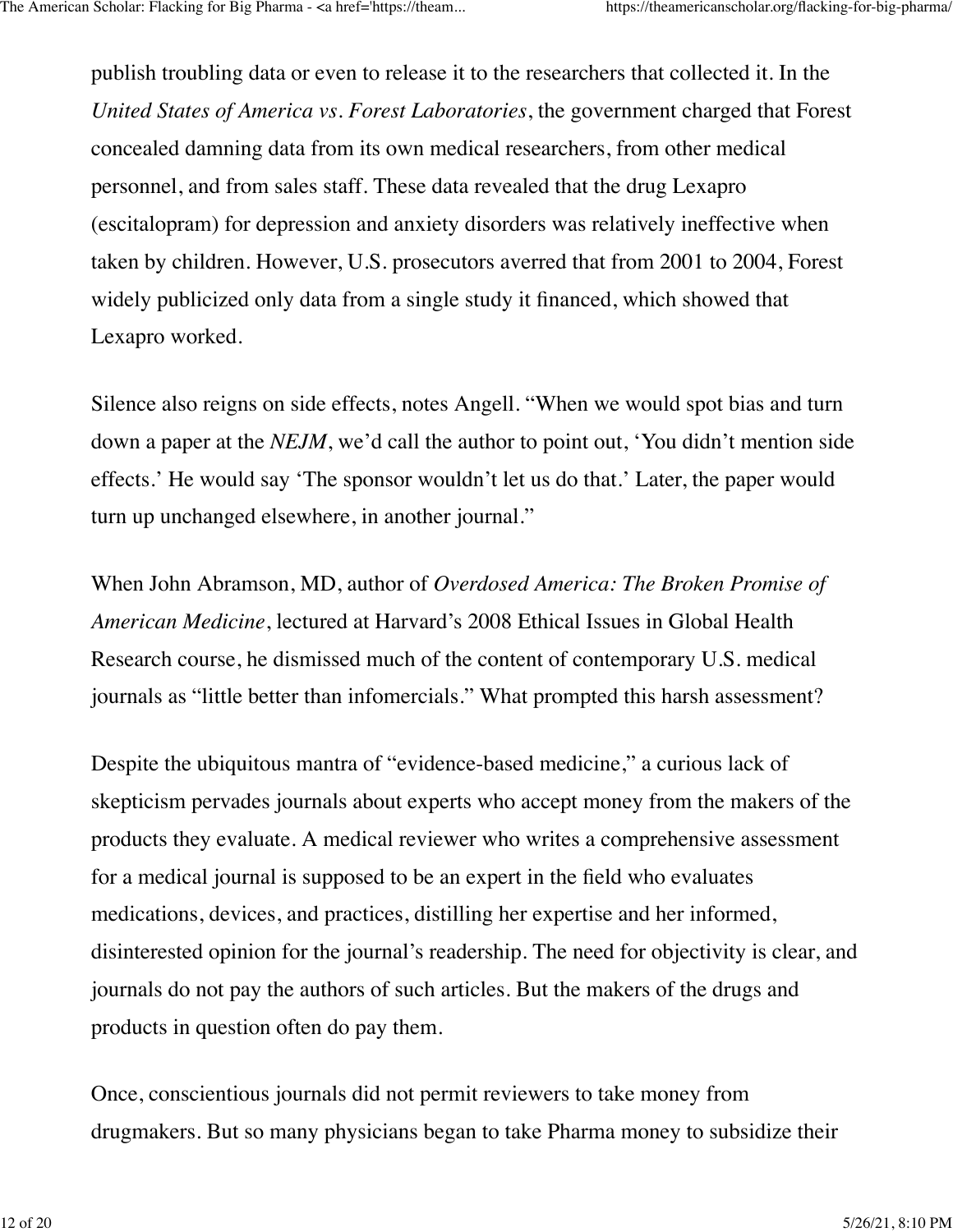research, to give speeches on behalf of favored new products, and to switch their patients to newer, more profitable medications, that working as a medical reviewer in the pay of drugmakers has become normalized. Today, medical-journal editors estimate that 95 percent of the academic-medicine specialists who assess patented treatments have financial relationships with pharmaceutical companies, and even the prestigious *NEJM* gave up its search for objective reviewers in June 1992, announcing that it could find no reviewers that did not accept industry funds.

Instead, financial disclosure has been pressed into service as a substitute for objectivity. These notices inform the reader which company paid the author, but neither how much nor what nonmonetary relationship the author may be enjoying with the subject of his assessment. Medical journals usually set a ceiling on the payments that evaluating doctors are permitted to accept from drugmakers, but these ceilings are high and vaulted, with the top-tier journals tending to publish the work of the reviewers who receive the fattest Pharma paychecks. Under the *NEJM* policy, for example, doctors writing medical reviews can accept up to \$10,000 a year in speaking fees and consulting fees from each drug company. "So if a doctor is doing . . . business with four or five companies, he or she can get as much as \$40,000 to \$50,000 a year and not violate the *New England Journal* policy," says Dr. Sidney Wolfe, director of Public Citizen's Health Research Group.

When physician-researchers are paid by the pharmaceutical industry, their medicaljournal findings exhibit clear bias in line with the interests of the sponsoring company. Drs. Paul M. Ridker and Jose Torres at Harvard Medical School found that 67 percent of the results of industry-sponsored trials published between 2000 and 2005 in the three most influential medical publications favored the sponsoring company's experimental heart drugs and often its devices. Trials funded by nonprofits, however, were as likely to support the drugs or devices as to oppose them, and studies that combined industry funding with nonprofit support fell between the two on the spectrum, with 57 percent offering favorable results. The findings, published in *JAMA*,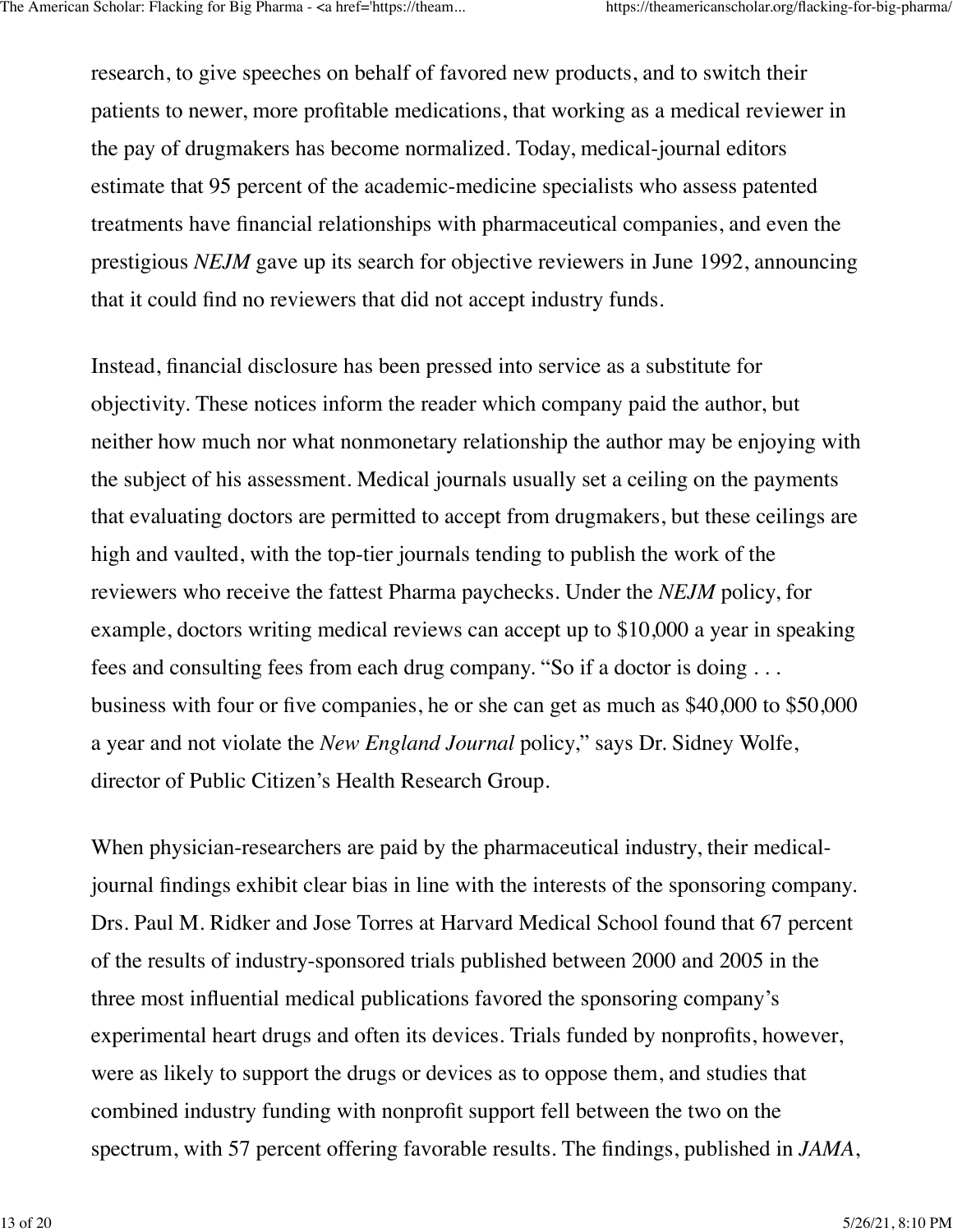indicate that large pharmaceutical and device makers pay for studies on new medical treatments in hopes of replacing the current standard of care with their new therapy.

Not all clinical trials are performed to evaluate treatments: some are marketing tools. Drugmakers conduct *seeding trials* that induce many physicians to prescribe the drug, and then its effects are reported selectively, so that many articles extol the drug's positive results while any troubling findings are ignored. In *switching trials* physicians are induced by drug reps to switch their patients from an older medication to a newer one, and again, positive results are selectively published. The positive data from such trials are submitted for publication by different investigators in different guises so that journal editors have no way of knowing whether they are publishing new data or a retread.

"I'm very concerned about journals reprinting the same material from the same studies over and over," says Hoover, the *Journal of the National Medical Association* editor. "How do you ensure that the information you are publishing is unique?" Editors usually cannot, says Abramson, the *Overdosed America* author, who has served as an expert witness in cases involving allegations of misrepresentation by pharmaceutical companies. "Without a subpoena, you can't know what really happened. With one, there is access to original documents that paint a stunningly different picture of data manipulation; unfortunately these documents usually remain sealed after litigation."

Fortunately, some documents do escape Pharma's sealed files. Lawsuits against pharmaceutical companies have resulted in rulings that forced the publication of the Drug Industry Document Archive (http://dida.library.ucsf.edu/), a searchable database of thousands of pages of industry documents on the Internet, just as major tobacco companies were forced to do as a condition of successful lawsuits against them in the 1990s.

Many biased medical-journal articles are the work not of physicians or scientists, but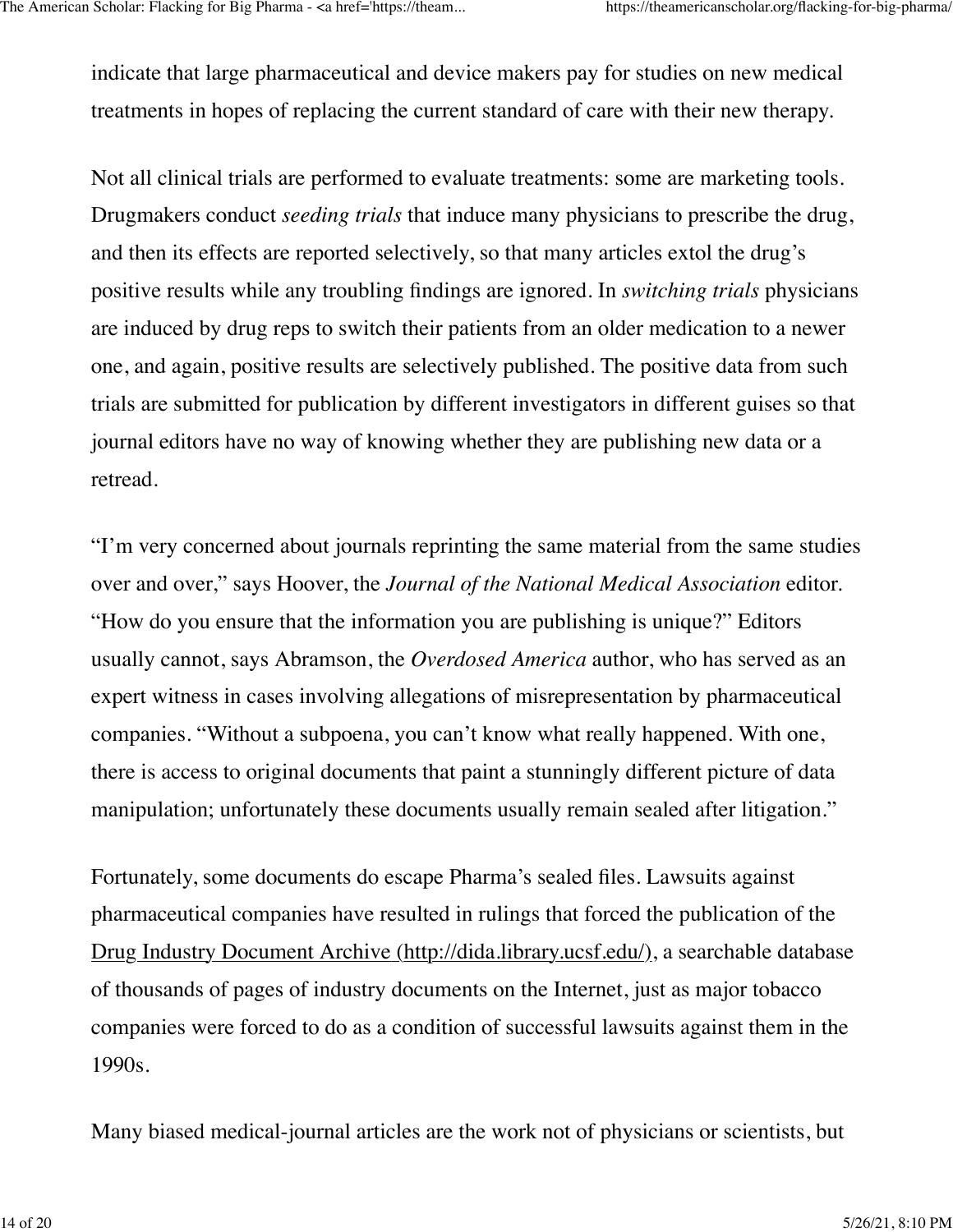of ghostwriters who script them in accordance with the drugmakers' marketing messages. A medical expert is found who, for a few thousand dollars, is willing to append his or her signature, and then the piece is published without any disclosure of the ghostwriter's role.

Adriane Fugh-Berman, MD, is the director of PharmedOut, at Georgetown University Medical Center. PharmedOut is a medical education and analysis center that traces the effect of corporate funds on medicine. It was created as part of a 2004 settlement between Warner-Lambert and U.S. Attorneys General over allegations that the company conducted an unlawful marketing campaign for one of its drugs. In September 2010, Fugh-Berman drew back the veil on a ghostwriting campaign in which Wyeth (a drugmaker now a part of Pfizer) paid the publicity firm DesignWrite to generate journal reviews that helped promote Premarin and Prempro, its brands of hormone replacement therapy (HRT), to prescribing physicians. By shoring up hormone levels, HRT promised to preserve health and femininity indefinitely by treating the biological torments triggered by menopause, such as heart disorders, troubled skin, hot flashes, vaginal dryness, and insomnia.

But some medical data suggested links between HRT and cancer, so an alarmed Wyeth poured resources into addressing this hazard, but not by seeking to counteract the risks or by warning physicians. Instead, Wyeth hired DesignWrite's stable of ghostwriters, who promulgated the company's sales messages in the form of more than 50 articles for peer-reviewed medical journals, as well as supplements, medical abstracts, and reports. Between 1997 and 2003, DesignWrite scribes followed Wyeth's instructions to, as Fugh-Berman notes in her article, "mitigate perceived risks of hormoneassociated breast cancer," to "promote unproven, off-label uses, including prevention of dementia, Parkinson's disease, and visual impairment," to "raise questions about the safety and efficacy of competing therapies (competitive messaging)," to "defend cardiovascular benefits," and to "position low-dose hormone therapy."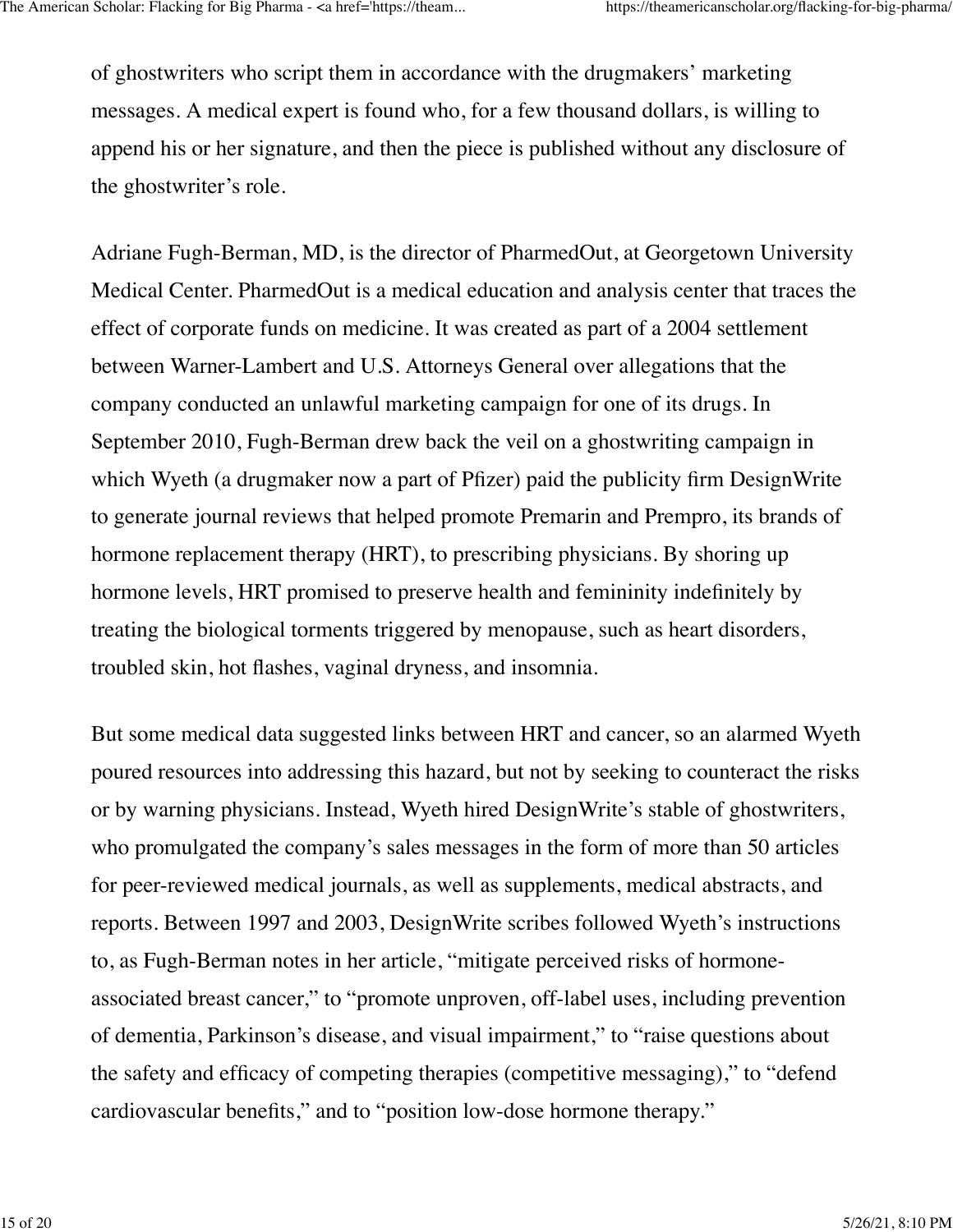Some argue that ghostwriting is not problematic because it is based on research data. But Fugh-Berman's article "The Haunting of Medical Journals: How Ghostwriting Sold 'HRT'" from *PLoS Medicine* explained that when research data conflicted with the marketing message, the former had to give way, as when DesignWrite emailed James H. Pickar, MD, to explain the absence of a Premarin/trimegestone combination that was deleted from a Wyeth report in 2003. The memo noted: "It is highly desirable for them [the marketing team] to not have the metabolic data included in the lead paper, as this would cause labeling problems, making the lead paper unusable for promotional purposes." Fugh-Berman also revealed that Wyeth peddled pieces that denied HRT's cardiovascular risks with claims that were not supported by the medical evidence; and its writers falsely claimed that the breast cancers associated with HRT were less aggressive than other breast cancers.

Wyeth kept its ghostwriters busy on the editorial track, and 18 medical journals published DesignWrite's HRT spin control, including the venerable *American Journal of Obstetrics and Gynecology* and the *International Journal of Cardiology*. Between the introduction of Prempro in 1995 and 2002, 13 million women, representing 38 percent of the postmenopausal women in the United States, were taking HRT, garnering \$3 billion in sales a year.

But in 2002, the *Journal of the American Medical Association* flipped the HRT script when it published the unspun results of a Women's Health Initiative study of 16,000 U.S. women on HRT. The drugs in Premarin and Prempro elevated the risk of the diseases they were intended to prevent, resulting in a 41 percent increase in stroke risk, a 29 percent increase in heart attack risk, a 26 percent increase in the risk of breast cancer, and a 22 percent increase in cardiovascular disease risks. These revelations about the dangers of HRT prompted many doctors to withdraw most of their patients from its drug regimens. However, Wyeth persisted in "educational" efforts, such as seminars directed at defecting doctors—some scripted by the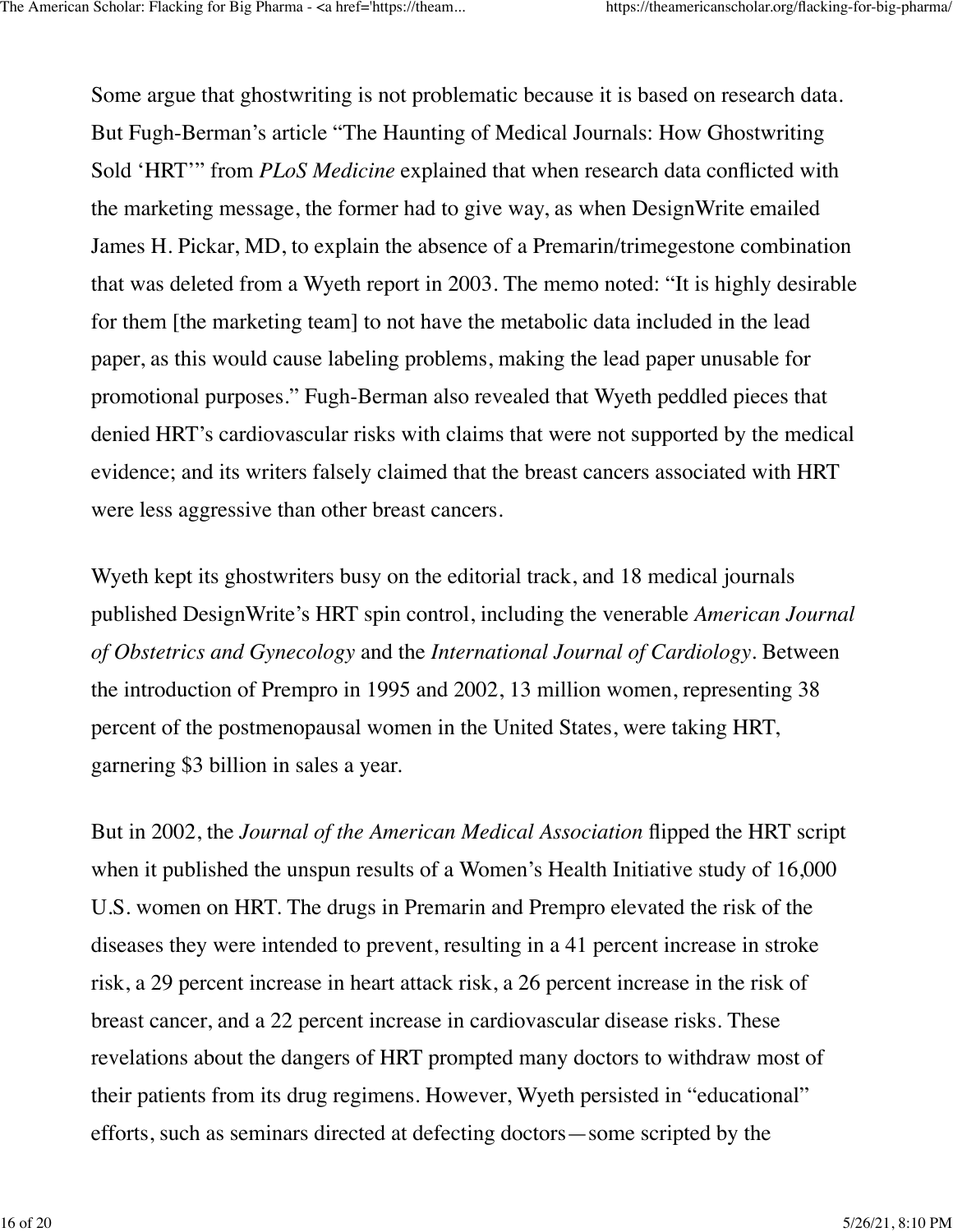ghostwriters of DesignWrite.

Ghostwriting has been used to promote many drugs, including the antidepressant Paxil (paroxetine); the recalled weight-loss drug ''Fen-Phen'' (fenfluramine and phentermine); the anti-epilepsy drug Neurontin (gabapentin); the antidepressant Zoloft (sertraline); as well as the painkiller Vioxx (rofecoxib)—to name just a few.

In 2003, the medical-publishing industry seems to have hit a ghostwriting nadir from which its reputation has not recovered. That year, Elsevier, the Dutch publisher of both *The Lancet* and *Gray's Anatomy*, sullied its pristine reputation by publishing an entire sham medical journal devoted solely to promoting Merck products. Elsevier publishes 2,000 scientific journals and 20,000 book-length works, but its *Australasian Journal of Bone and Joint Medicine*, which looks just like a medical journal, and was described as such, was not a peer-reviewed medical journal but rather a collection of reprinted articles that Merck paid Elsevier to publish. At least some of the articles were ghostwritten, and all lavished unalloyed praise on Merck drugs, such as its troubled painkiller Vioxx. There was no disclosure of Merck's sponsorship. Librarian and analyst Jonathan Rochkind found five similar mock journals, also paid for by Merck and touted as genuine. The ersatz journals are still being printed and circulated, according to Rochkind, and 50 more Elsevier journals appear to be Big Pharma advertisements passed off as medical publications. Rochkind's forensic librarianship has exposed the all-but-inaccessible queen of medical publishing as a high-priced call girl.

Not content to skew reports of clinical trials on the back end, pharmaceutical companies also manipulate medical studies to generate the desired data for those reports. Studies are constructed in a manner that presents drugmakers' products in the most positive light or throws doubts on the seemingly clear hazards of taking their drugs.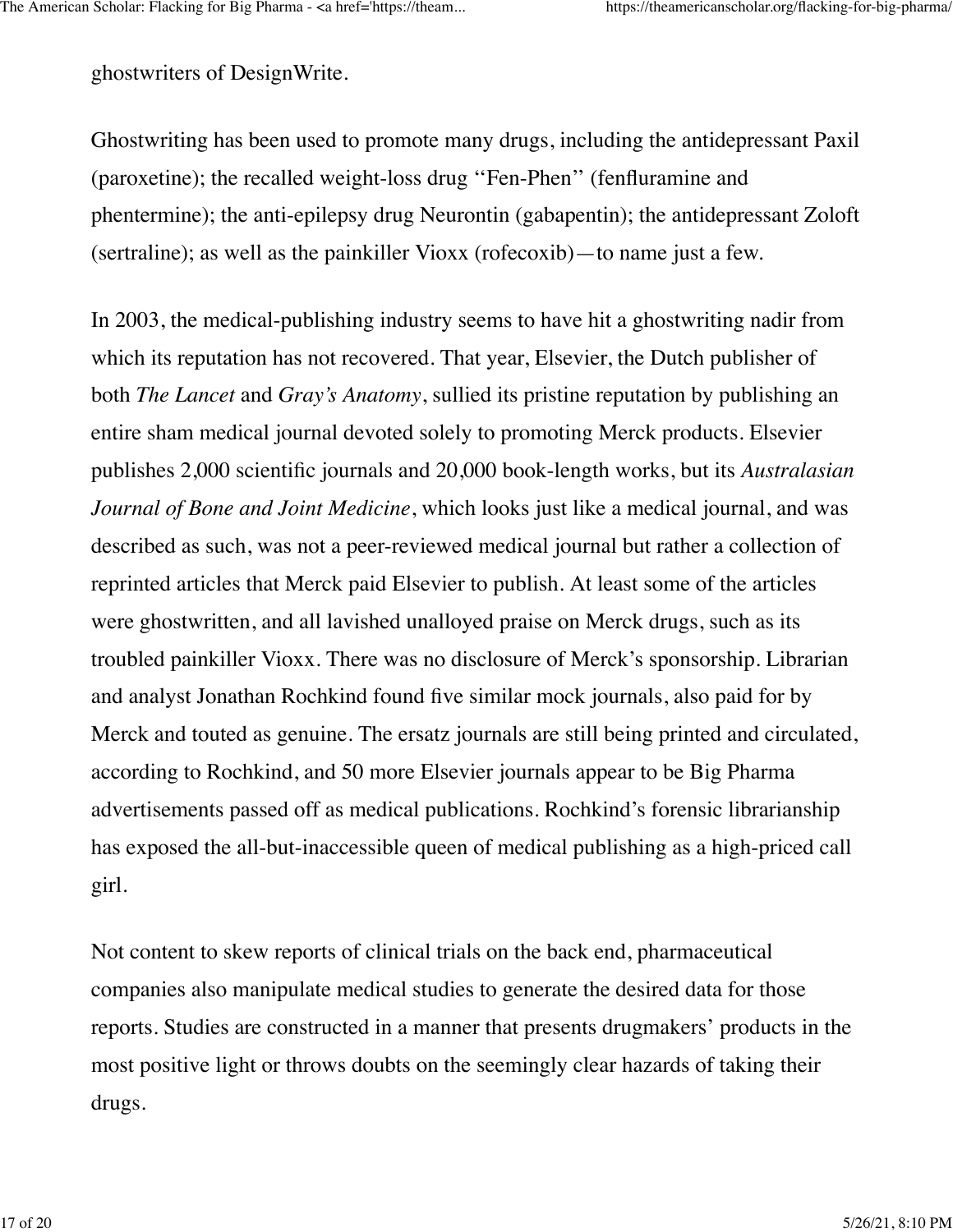Around 1999, pharmaceutical firms instructed their sales representatives to heavily promote expensive new COX-2 inhibitors such as Pfizer's Celebrex (celecoxib) and Merck's Vioxx (rofecoxib) for common conditions like arthritis and painful menstruation. But what ultimately closed the deal for physicians was the publication of two major clinical trials, the Celecoxib Long-term Arthritis Safety Study in *JAMA* and the Vioxx Gastrointestinal Outcomes Research study in the *NEJM*. Both journal articles reassured physicians that COX-2 drugs triggered far fewer intestinal problems than did aspirin and the older, cheaper, off-patent over-the-counter painkillers. Celebrex became a blockbuster drug, and by 2000, 60 percent of Americans with arthritis were taking it. Worldwide, Vioxx was prescribed to over 80 million people.

What the advertisements did not mention and the journal articles tried at length to hide was the fact that Celebrex, Vioxx, and other COX-2 drugs were triggering heart attacks and strokes: the data that revealed the increased risks had been withheld from the submitted studies. When it discovered this, the *NEJM* published not one but two "expressions of concern" and an assailed Merck pulled Vioxx from the shelves in 2004.

Pharmaceutical Research and Manufacturers of America (PhRMA) staff responded to three requests for a statement in response to this article by emailing a number of position statements, many taken from its website (http://www.phrma.org). One May 18 statement by PhRMA assistant general counsel Jeffrey Francer read in part:

PhRMA and its member companies support truthful, scientifically accurate promotional practices, as reflected in our Guiding Principles on Direct-to-Consumer Advertisements About Prescription Medicines and the PhRMA Code on Interactions with Healthcare Professionals. … In the end, by increasing healthcare providers' awareness of available treatment options, advertisements in medical journals—along with other types of communications—can enhance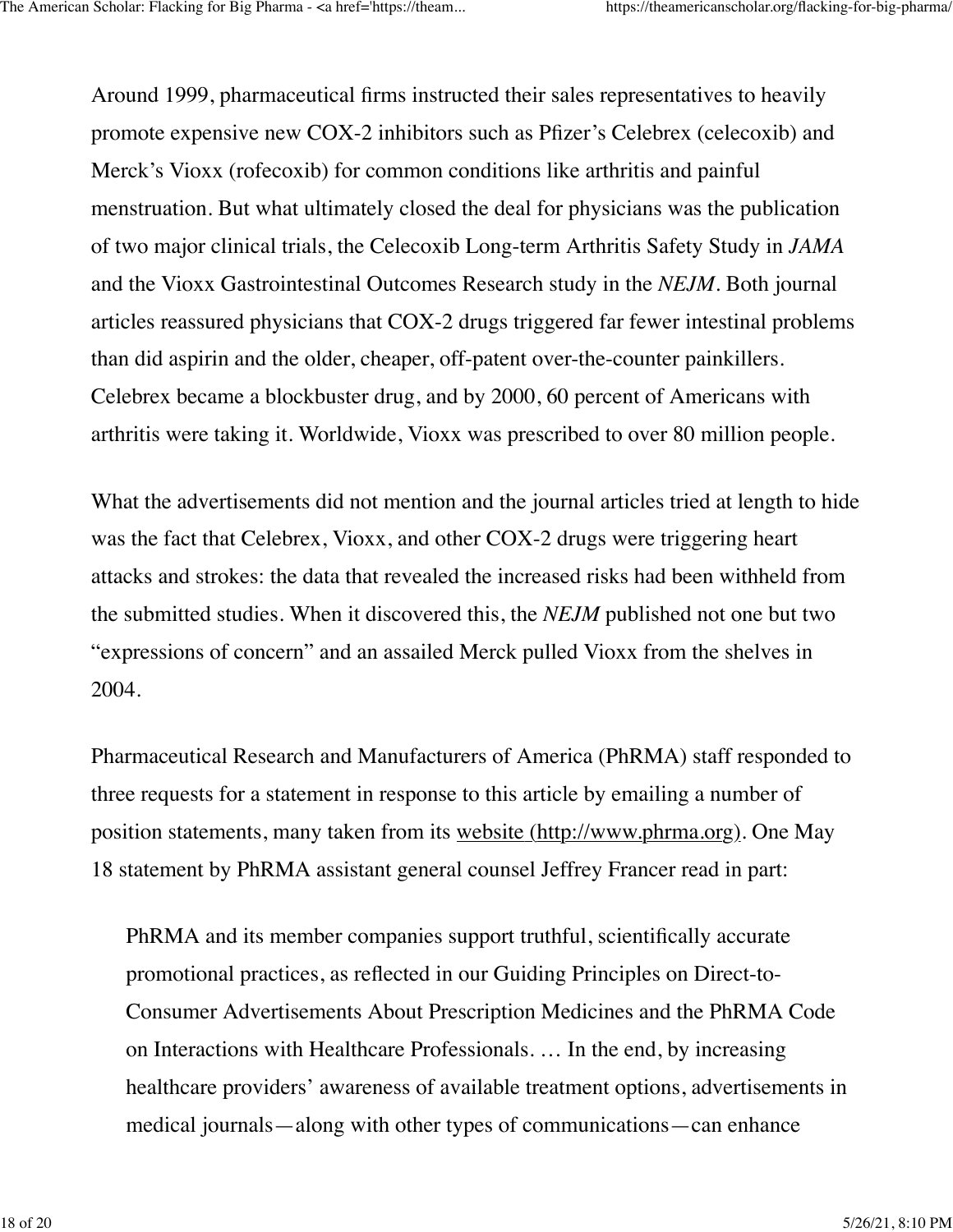public health and improve patient care.

How can journals best mitigate the flow of misinformation resulting from purchased bias, shrouded data, and statistical mischief? Some critics suggest that medical journals start by dispensing with pharmaceutical advertising altogether and instead accept other lucrative advertisers, like the makers of luxury goods. All the editors cited here think that ghostwriting should be banned outright, or they are, at least, like Bauchner, "very uncomfortable" with the practice.

"How to avoid corporate manipulation? That's an easy question," says Abramson. "Journals have to see the primary data. You cannot be irresponsible enough to publish an article and say that article has been through peer review when all the primary data and protocols haven't been made available to you. Journals are blessing something with a public statement of integrity when there's no way in hell they can know if it has any, so they're playing a role in that deception."

But what help exists for doctors, who need to know the potential sources of bias in peer-reviewed articles? Several books offer clear, impeccably researched guides to sniffing out manipulation. Angell's *The Truth About the Drug Companies* and Abramson's *Overdosed America* are likely to be most helpful to a busy clinician. The PharmedOut website (http://www.pharmedout.org) offers tools for detecting undue influence in medical research and publishing.

Leadership has also come from open-access journals, including the Public Library of Science publications. Their business models vary, but because they don't accept pharmaceutical advertising or funding and are usually freely accessible to all online in contrast to journals that must maintain income to answer to stockholders—openaccess publishers can keep their hands in their pockets and avoid the rest of the profession's rampant conflicts of interest.